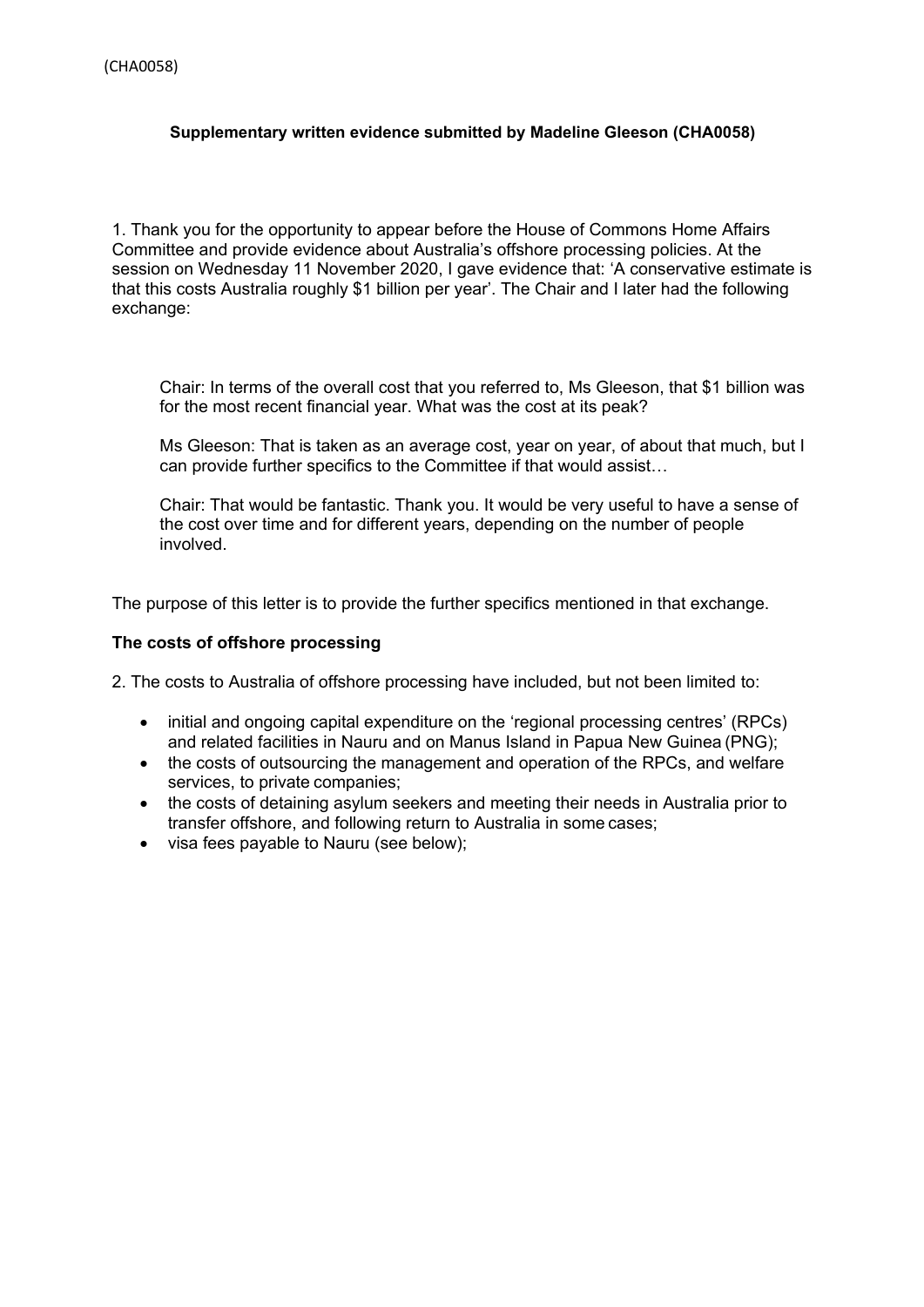- $\bullet$ the costs of charter flights and escorts between Australia, Nauru and PNG;<sup>1</sup>
- healthcare costs and the costs of medical evacuations to Australia or elsewhere;<sup>2</sup>
- property leases and rent, including for the RPCs, other residential/settlement sites, and accommodation/offices for Australian government staff and contractors;<sup>3</sup>
- costs associated with establishing and implementing refugee status determination procedures in Nauru and PNG;
- settlement support and services provided to refugees residing in the community in Nauru and PNG;
- the costs of returning people to their countries of origin, including involuntary returns;
- the costs of resettling refugees elsewhere:
- aid and other development assistance to Nauru and PNG;
- independent government reviews and inquests into critical incidents (riots, deaths, etc) and allegations of gross human rights abuses; and
- $\bullet$ legal costs incurred in the course of defending and settling legal challenges brought by former employees/contractors and asylum seekers/refugees.<sup>4</sup>

## **Evidence that offshore processing costs around A\$1 billion per year**

3. A high-level indication of *some* of the above costs since financial year 2014-15 are provided by the Department of Home Affairs in its annual portfolio budget statements.<sup>5</sup> The estimated actual expenses of what the Department calls 'IMA Offshore Management'<sup>6</sup> are reflected in **Table 1** below. The costs for financial years 2012–13 and 2013–14 are no longer readily available online, but are believed to be significantly higher as they covered the two financial years of greatest activity in terms of establishing offshore processing.

| <b>Financial year</b> | Estimated actual expenses (A\$) |
|-----------------------|---------------------------------|
| 2014-15               | 912,631,000                     |
| 2015-16               | 1,078,064,000                   |
| 2016-17               | 1,082,894,000                   |
| 2017-18               | 1,481,985,000                   |
| 2018-19               | 1,157,520,000                   |
| 2019-20               | 961,680,000                     |
| 2020-21 (forecast)    | 1,186,445,000                   |

#### **Table 1: Estimated actual expenses of offshore processing**

Source: Australian Department of Home Affairs, Portfolio Budget Statements 2015-16 to 2020-21

<sup>1</sup> In one case, the Australian Government reportedly chartered a private jet at a cost of A\$100,000 to fly one woman back to Nauru immediately, rather than on the next available commercial flight, in an attempt to remove her from the jurisdiction of Australian courts before lawyers acting for her could seek an injunction against her removal: Ben Doherty, 'This is Abyan's story, and it is Australia's story' (*The Guardian,* 28 October 2015) https:/[/www.theguardian.com/australia-news/2015/oct/28/this-is-abyans-story-and-it-is-australias-story.](http://www.theguardian.com/australia-news/2015/oct/28/this-is-abyans-story-and-it-is-australias-story) <sup>2</sup> Despite the number of people offshore gradually declining, the health needs of those who remain have become

<sup>4</sup> For example, in *Kamasaee v Commonwealth of Australia & Ors*, S CI 2014 6770, the Commonwealth of Australia and various private contractors involved in operating the Manus RPC agreed to pay A\$70 million to settle a class action alleging failures to take reasonable care of people held at the Manus RPC and the false imprisonment of people held there between 21 November 2012 and 12 May 2016. Between 2016 and 2019, Australia also defended more than sixty separate legal proceedings relating to its refusal to evacuate to Australia people offshore facing imminent risks of harm due to untreated health conditions: see https:/[/www.kaldorcentre.unsw.edu.au/medical-transfer-proceedings.](http://www.kaldorcentre.unsw.edu.au/medical-transfer-proceedings)

5 Available at: https://[www.homeaffairs.gov.au/reports-and-publications/reports/budgets.](http://www.homeaffairs.gov.au/reports-and-publications/reports/budgets)

<sup>6</sup> 'IMA' is an acronym used by the Australian Government for 'irregular maritime arrival'.

more critical – in many cases requiring medical evacuation to Australia or elsewhere.

<sup>&</sup>lt;sup>3</sup> At one stage, staff at the Manus RPC were accommodated on board a ship moored near the centre at a reported cost of A\$73,400 per night, or A\$13.3 million for seven months: Bianca Hall and Rory Callinan, 'Taxpayers lumped with \$13m bill for Manus Island detention staff's floating hotel' (*Sydney Morning Herald,* 23 February 2014) https:/[/www.smh.com.au/politics/federal/taxpayers-lumped-with-13m-bill-for-manus-island](http://www.smh.com.au/politics/federal/taxpayers-lumped-with-13m-bill-for-manus-island-)detention-staffs-floating-hotel-20140222-3396n.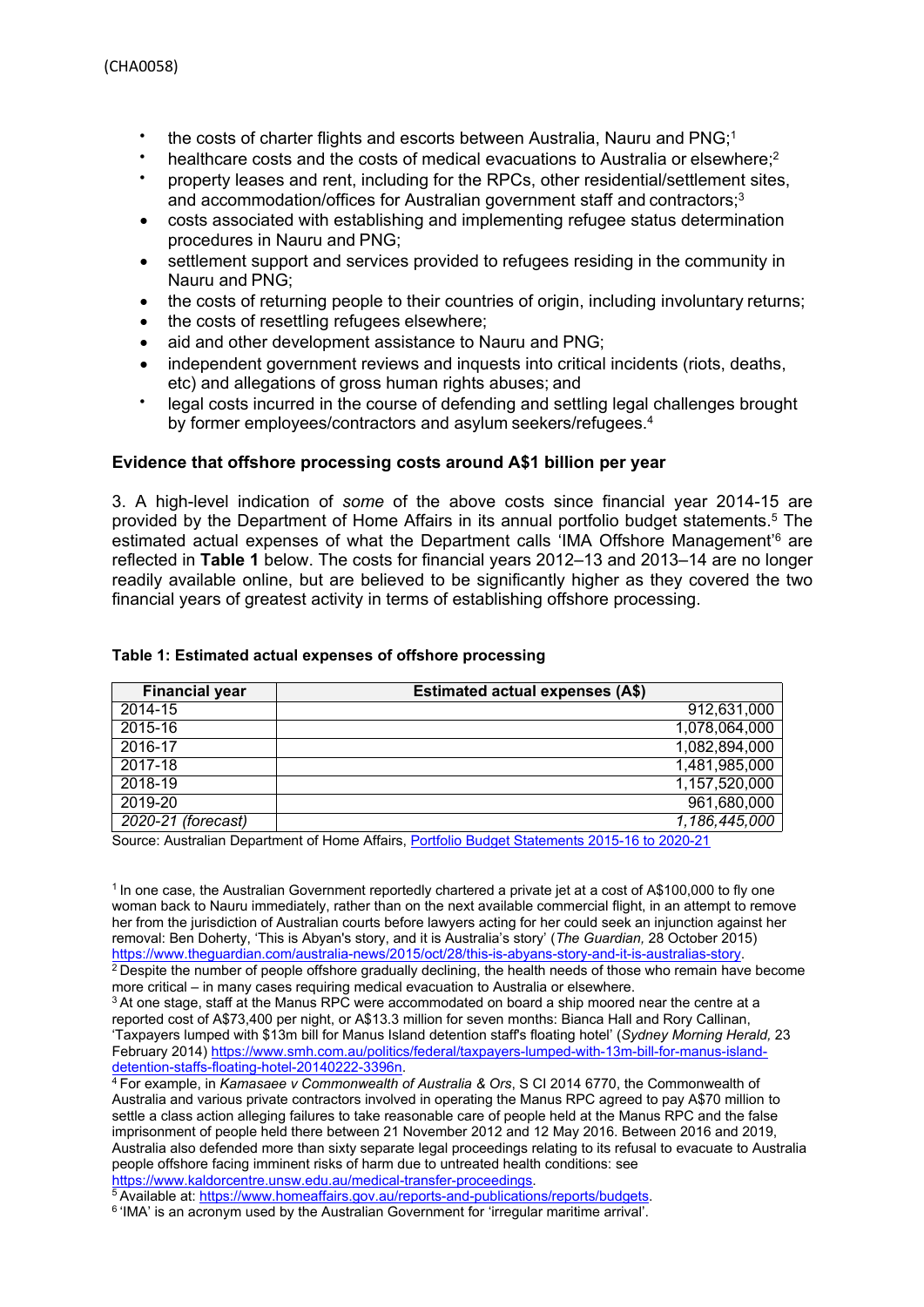# **Difficulty in accurately quantifying and predicting the costs of offshore processing**

4. While Table 1 sets out the Department's reported costs of 'IMA offshore management', it is very difficult to determine the full and exact costs of offshore processing, or to provide an accurate breakdown of these costs. Reasons for this difficulty include: a general lack of transparent government reporting on these matters; the fact that answers provided periodically by government Departments to Senate Estimates committees<sup>7</sup> and in budget statements may be inconsistent or incomplete; insufficient disaggregation in some government figures between the various aspects of Australian immigration/border security policies; and the fact that 'the relevant policy frameworks typically draw on multi-agency efforts and cut across programs with varying objectives, making it very difficult to isolate the cost of those specific policy elements'.<sup>8</sup>

5. The figures set out in Table 1 do not necessarily include the full costs of offshore processing. For example, it is unclear to what extent (if at all) they include the cost of aid and development assistance provided to Nauru and PNG to secure their agreement to facilitate Australia's offshore processing arrangements, or to Cambodia to resettle seven refugees.<sup>9</sup> It is equally unclear whether they include the legal costs incurred by the Australian Government in defending and settling legal claims against it with respect to offshore processing, or any of the costs associated with detaining and meeting the needs of the 1,200 people who are technically 'subject to' offshore processing, but are in fact currently in Australia.

6. In addition to the difficulty in accurately quantifying the costs of offshore processing, it has proven very difficult for the Australian Government itself to predict its expenditure on this policy. **The real cost of offshore processing consistently exceeds the Department's projections, reflecting the ongoing and inherent challenges of accurately predicting the costs of such a policy**. Budgets must continuously be reviewed throughout the year and are liable to significant changes.<sup>10</sup>

| <b>Financial</b> |             | <b>Actual estimated</b> |             |               |                |
|------------------|-------------|-------------------------|-------------|---------------|----------------|
| vear             | 4 yrs prior | 3 yrs prior             | 2 yrs prior | 1 yr prior    | expenses (A\$) |
| 2015-16          |             |                         |             | 810,786,000   | 1,078,064,000  |
| 2016-17          |             |                         |             | 880,509,000   | 1,082,894,000  |
| 2017-18          |             |                         | 357,044,000 | 713,641,000   | 1,481,985,000  |
| 2018-19          |             | 380,573,000             | 438,755,000 | 759,853,000   | 1,061,290,000  |
| 2019-20          | 370,352,000 | 426,799,000             | 378,359,000 | 1,280,404,000 | 961,680,000    |
| 2020-21          | 435,321,000 | 386,174,000             | 422,123,000 | 1,186,445,000 |                |
| 2021-22          | 394,746,000 | 422,691,000             | 307,530,000 |               |                |
| 2022-23          | 427,160,000 | 302,248,000             |             |               |                |

**Table 2: Estimated actual expenses and forward projections of offshore processing costs**

Source: Australian Department of Home Affairs, Portfolio Budget Statements 2015-16 to 2020-21

<sup>7</sup> Estimates of government expenditure are referred to Senate committees as part of the annual budget cycle. Expenditure relevant to offshore processing is most commonly referred to the Legal and Constitutional Affairs Legislation Committee, which reviews the spending of the Department of Home Affairs (previously the Department of Immigration and Border Protection (2013–2017), and the Department of Immigration and Citizenship (2007–2013)). However, related costs may also appear in other Departments' portfolios, such as the Department of Foreign Affairs and Trade.

<sup>8</sup> Save the Children Australia and UNICEF Australia, *At What Cost? The Human, Economic and Strategic Cost of Australia's Asylum Seeker Policies and the Alternatives*, 2016,

https:/[/www.unicef.org.au/Upload/UNICEF/Media/Documents/At-What-Cost-Report.pdf,](http://www.unicef.org.au/Upload/UNICEF/Media/Documents/At-What-Cost-Report.pdf) [p](http://www.unicef.org.au/Upload/UNICEF/Media/Documents/At-What-Cost-Report.pdf) 2.

<sup>9</sup> Madeline Gleeson, 'The Australia-Cambodia Refugee Deal' (Andrew & Renata Kaldor Centre for International Refugee Law, Research Brief, October 2019)

https:/[/www.kaldorcentre.unsw.edu.au/sites/default/files/Research%20Brief\\_Cambodia\\_Oct2019.pdf.](http://www.kaldorcentre.unsw.edu.au/sites/default/files/Research%20Brief_Cambodia_Oct2019.pdf)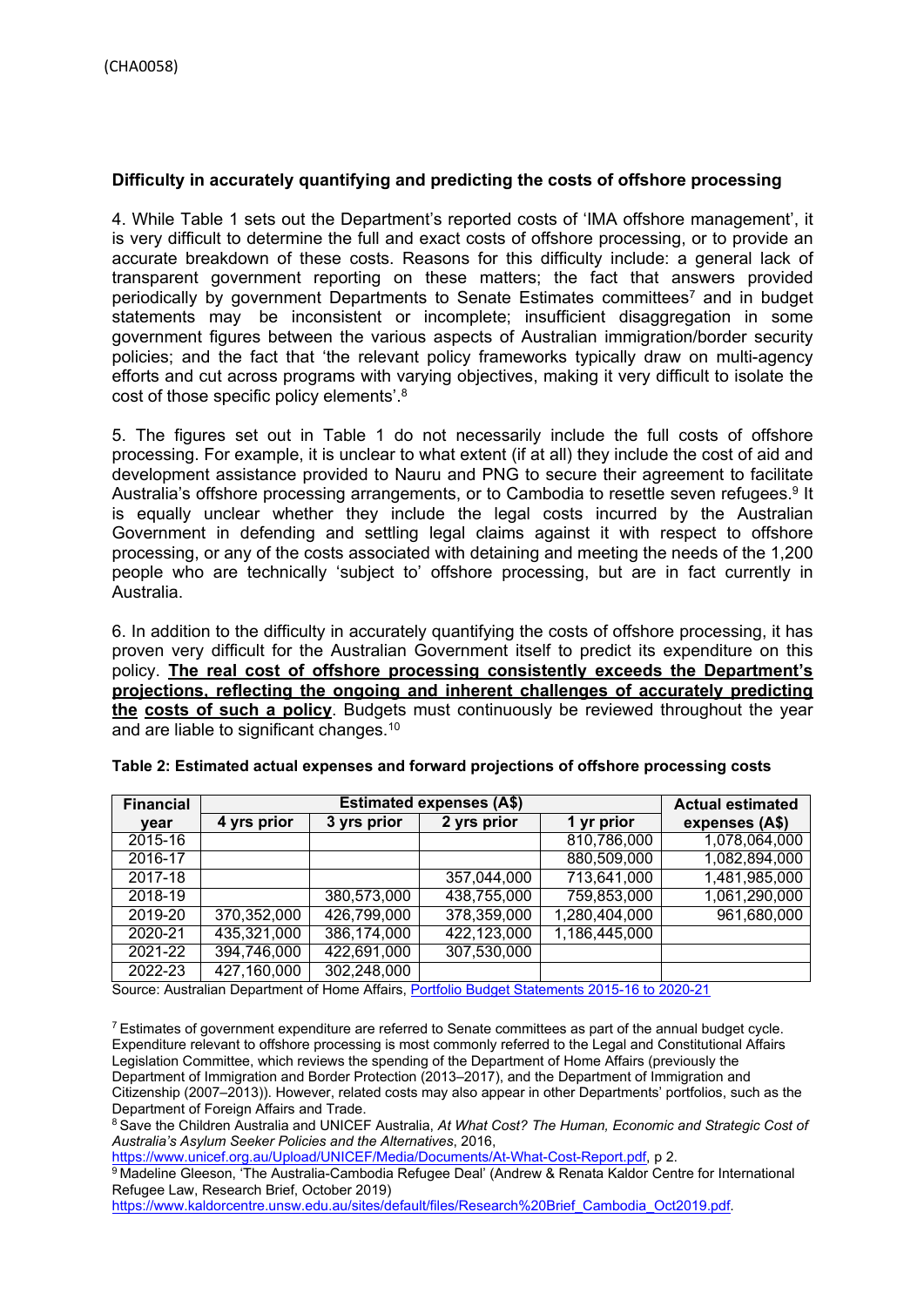<sup>10</sup> See for example: Senate Legal and Constitutional Affairs Legislation Committee, *Estimates* (Canberra, 19 October 2020) p 59 (Ms Cargill).

7. As **Table 2** shows, for several years the Australian Government has been forecasting a drop in the annual costs of offshore processing (down to A\$350–450 million), yet actual expenses remain around or above A\$1 billion. For example, in 2016 the Department forecast that the expenses for financial year 2017–18 would be A\$357,044,000; instead, the actual expenses were reported as A\$1,481,985,000, more than four times the government estimate.

### **Costs relative to the number of people subject to offshore processing**

8. It is difficult to provide an accurate estimate of the cost of offshore processing relative to the number of people subject to the policy over time. The main reason for this difficulty is that the Australian Government has never provided a full, clear and consistent breakdown over time of:

- the total number of people subject to the policy overall (including those who were never transferred offshore, or who were transferred and then brought back to Australia);
- the percentage of those people who are held in offshore detention in RPCs, offshore residential (non-detention) settings, hospital/special care settings (either offshore or in Australia), detention in Australia and residential (non-detention) settings in Australia;
- the differential cost of holding people in each of the abovementioned settings; or
- the number of people with special protection, health, accommodation and other needs, and the additional costs associated with meeting those needs in an offshore place.

9. Crucially, a true assessment of the cost of offshore processing relative to the number of people subject to the policy should include those people who arrived in Australia by boat after it was introduced, but instead of being sent offshore were kept in Australia due to a lack of capacity in the RPCs, changing policies, a political deal brokered to secure an amnesty for a small number of babies and their families, and other reasons. As many as 30,000 people are believed to be in this position, but full and clear information on the total number is not readily available.

10. Despite these difficulties, certain observations can be made about the cost of offshore processing relative to the number of people subject to it.

11. First, the number of people accommodated at the Manus RPC peaked at 1,353 (in January 2014), at the Nauru RPC peaked at 1,233 (in August 2014), and at both centres peaked at 2,450 (in April 2014).<sup>11</sup> While these numbers were high relative to the capacities of the RPCs and service providers at these times, they were relatively insignificant compared with Australia's capacity to host them onshore and the rates of forced migration many other countries were experiencing during the same period. **The costs and overall viability of offshore processing have not been tested in a context where more than 1,353 people are accommodated in an offshore place at any one time.**

12. Second, some costs do increase relative to the number of people subject to offshore processing. One example is visa fees payable to the host State, such as those which Australia pays to Nauru at a rate of \$2,000 per refugee per month and \$1,000 per asylum seeker per month. To give some indicative overall costs, these visa fees totalled A\$34.4 million in 2015- 16, A\$25.88 million in 2016-17 and A\$23.4 million in 2017-18.<sup>12</sup> It can be assumed that other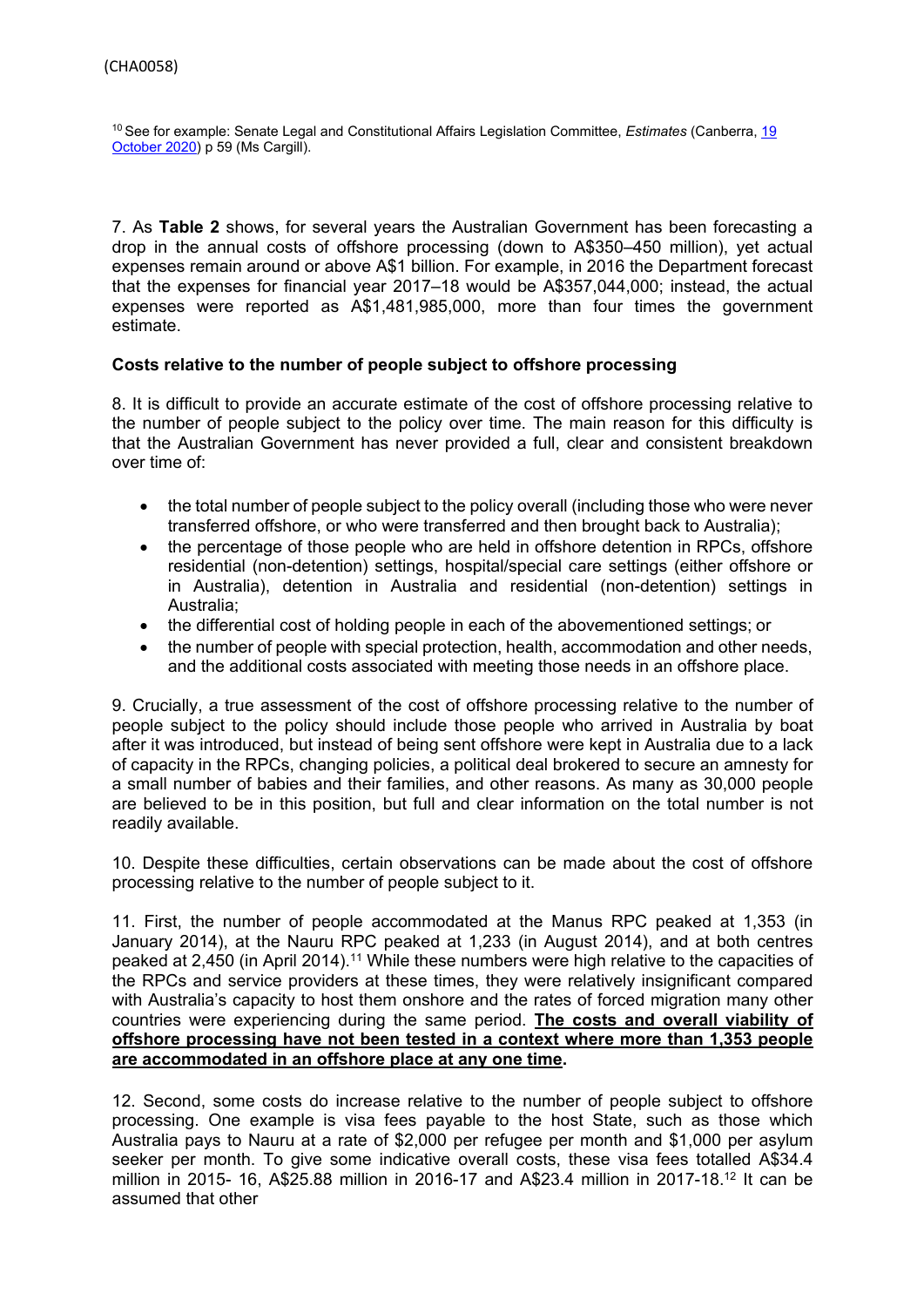<sup>11</sup> Elibritt Karlsen, 'Australia's offshore processing of asylum seekers in Nauru and PNG: a quick guide to statistics and resources' (Australian Parliamentary Library, 19 December 2016) https:/[/www.aph.gov.au/About\\_Parliament/Parliamentary\\_Departments/Parliamentary\\_Library/pubs/rp/rp1617/Qu](http://www.aph.gov.au/About_Parliament/Parliamentary_Departments/Parliamentary_Library/pubs/rp/rp1617/Qu) ick Guides/Offshore.

<sup>12</sup> Senate Legal and Constitutional Affairs Legislation Committee, *Estimates* (Canberra, 22 October 2018) p 186 (Ms Newton); Answer from the Department of Home Affairs to Question on Notice SE18/257 from Senator Nick McKim (7 December 2018). Some of the totals in the answer to the question on notice may include visa fees for translators and interpreters.

costs related to accommodation, food, clothing and other basic goods and services would also increase relative to the number of people subject to the policy and requiring those goods and services.

13. Third, however, the consistently high annual expenditure on offshore processing, despite a gradual reduction in the number of people subject to the policy, indicates that there are significant fixed costs that are necessary to incur to keep this policy on foot, regardless of whether detention centres are at capacity, or only a few hundred people remain living in the community. There may also be new expenses that emerge over time, including escalating costs of healthcare as the physical and mental health of people subjected to such a policy deteriorates, and the costs of defending and settling legal challenges to the policy brought both by former employees and former or present detainees.

### **Costing alternatives to offshore processing**

14. From an economic standpoint, operating remote detention centres in foreign territories is one of the most expensive and inefficient ways for Australia to process the claims of asylum seekers arriving by boat. Indeed, a 2016 report from Save the Children Australia and UNICEF Australia calculated that moving people from offshore detention to detention in Australia would save A\$200,000 per person per year, and that placing them on bridging visas in the Australian community while their claims were processed would save up to A\$400,000 per person per year.<sup>13</sup>

# **Further reading**

- Save the Children Australia and UNICEF Australia, *At What Cost? The Human, Economic and Strategic Cost of Australia's Asylum Seeker Policies and the Alternatives* (2016)
- Australian National Audit Office, *Offshore Processing Centres in Nauru and Papua New Guinea: Procurement of Garrison Support and Welfare Services* (13 September 2016)
- Australian National Audit Office, *Offshore Processing Centres in Nauru and Papua New Guinea: Contract Management of Garrison Support and Welfare Services* (17 January 2017)
- Senate Legal and Constitutional Affairs References Committee, *Serious allegations of abuse, self-harm and neglect of asylum seekers in relation to the Nauru Regional Processing Centre, and any like allegations in relation to the Manus Regional Processing Centre* (21 April 2017) (Chapter5)
- Asylum Seeker Resource Centre, Save the Children and GetUp!, *At what cost? The human and economic cost of Australia's offshore detention policies* (2019)
- Refugee Council of Australia, 'Offshore processing statistics > Costs' (2020)

Please do not hesitate to be in touch if I can assist the Committee further. Yours sincerely,

Madeline Gleeson